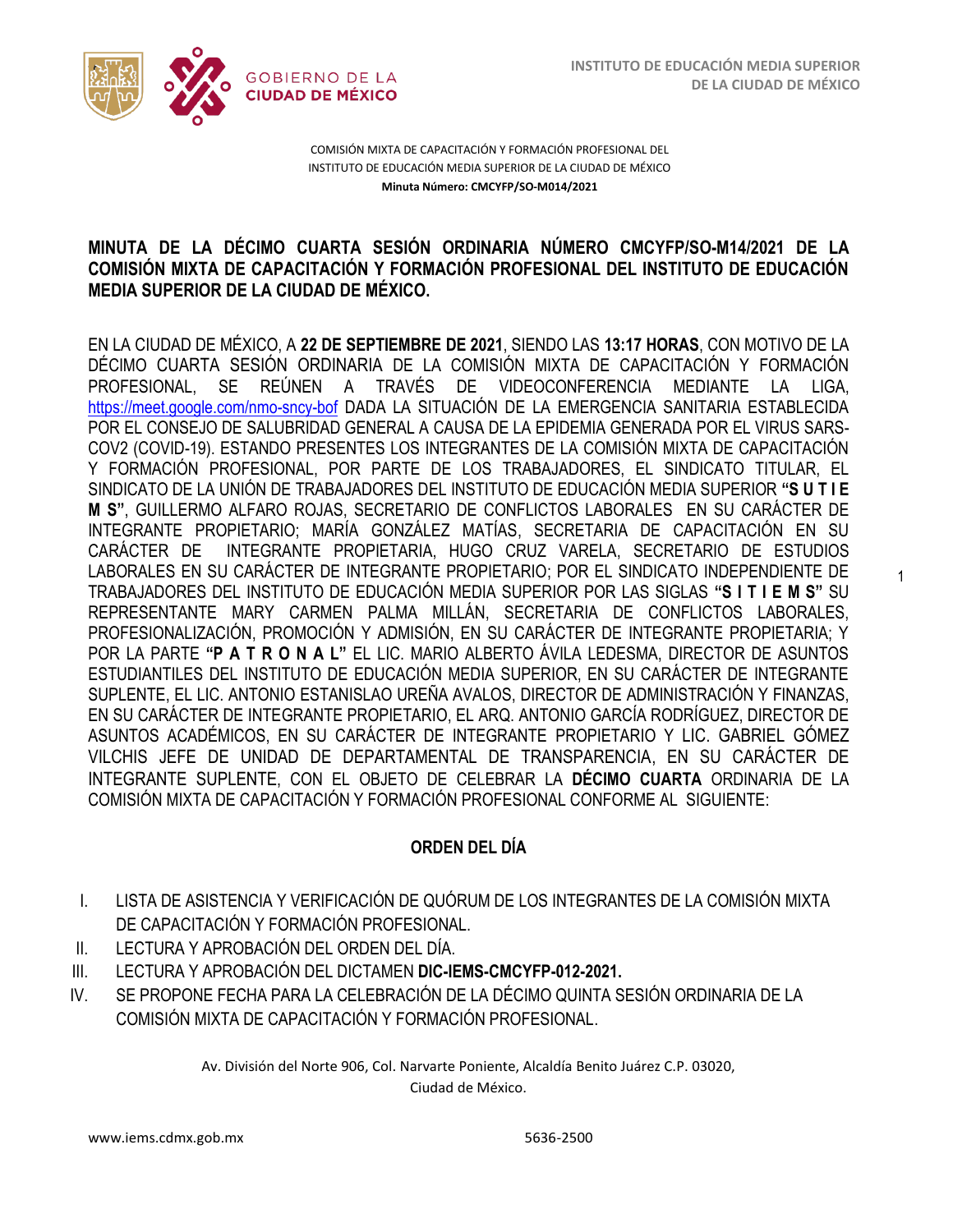

COMISIÓN MIXTA DE CAPACITACIÓN Y FORMACIÓN PROFESIONAL DEL INSTITUTO DE EDUCACIÓN MEDIA SUPERIOR DE LA CIUDAD DE MÉXICO **Minuta Número: CMCYFP/SO-M014/2021**

# /2020 **M I N U T A**

**PRIMERO. -** DE ACUERDO CON LA LISTA DE ASISTENCIA DE LOS INTEGRANTES DE LA COMISIÓN, EXISTE QUÓRUM LEGAL VÁLIDO PARA LLEVAR A CABO LA **DÉCIMO CUARTA** SESIÓN ORDINARIA DE LA COMISIÓN MIXTA DE CAPACITACIÓN Y FORMACIÓN PROFESIONAL.

**SEGUNDO. -** PREVIA LECTURA SE APRUEBA EL ORDEN DEL DÍA PROPUESTO POR LOS INTEGRANTES.

**TERCERO. –** LOS INTEGRANTES DE LA COMISIÓN MIXTA DE CAPACITACIÓN Y FORMACIÓN PROFESIONAL APRUEBAN EN TODAS Y CADA UNA DE SUS PARTES EL DICTAMEN **DIC-IEMS-CMCYFP-012-2021** PARA TODOS LOS EFECTOS ADMINISTRATIVOS CORRESPONDIENTES.

**CUARTO. -** SE ACUERDA FECHA PARA LA CELEBRACIÓN DE LA DÉCIMO QUINTA SESIÓN ORDINARIA DE LA COMISIÓN MIXTA DE CAPACITACIÓN Y FORMACIÓN PROFESIONAL EL **06 DE OCTUBRE DE 2021**, A LAS **11:00 HORAS,** SE ENVIARÁ MEDIANTE CORREO ELECTRÓNICO LA LIGA DE LA VIDEOCONFERENCIA A LOS INTEGRANTES, PREVIO A LA SESIÓN RESPECTIVA.

**QUINTO. -** LOS ACUERDOS TOMADOS EN LA PRESENTE SESIÓN, SON VÁLIDOS Y SURTIRÁN SUS EFECTOS LEGALES Y JURÍDICOS EN TÉRMINOS DE LO DISPUESTO POR EL NUMERAL TERCERO. PÁRRAFO SÉPTIMO Y OCTAVO DEL "ACUERDO POR EL QUE SE AUTORIZA EL USO DE MEDIOS REMOTOS TECNOLÓGICOS DE COMUNICACIÓN COMO MEDIOS OFICIALES PARA CONTINUAR CON LAS SESIONES DE LOS ÓRGANOS COLEGIADOS EN LA DEPENDENCIA, ÓRGANOS DESCONCENTRADOS, ENTIDADES DE LA ADMINISTRACIÓN PÚBLICA Y ALCALDÍAS DE LA CIUDAD DE MÉXICO, CON MOTIVO DE LA EMERGENCIA SANITARIA POR CAUSAS DE FUERZA MAYOR DEL CONSEJO DE SALUD DE LA CIUDAD DE MÉXICO", PUBLICADO EN LA GACETA OFICIAL DE LA CIUDAD DE MÉXICO EL 06 DE ABRIL DE 2020.

**SEXTO. –** LOS INTEGRANTES DE LA COMISIÓN EXPRESARON SU CONSENTIMIENTO SIN MEDIAR ALGÚN VICIO DE LA VOLUNTAD, RESPECTO DE LA MINUTA EMITIDA, LA QUE SURTIRÁ EFECTOS LEGALES A PARTIR DE SU PUBLICACIÓN EN LA PÁGINA OFICIAL DEL INSTITUTO DE CONFORMIDAD CON EL NUMERAL CUARTO DE LA PRESENTE MINUTA, Y LAS FIRMAS AUTÓGRAFAS DE LOS QUE EN ELLA INTERVINIERON SE ASENTARÁN UNA VEZ TERMINADA LA EMERGENCIA SANITARIA.

> Av. División del Norte 906, Col. Narvarte Poniente, Alcaldía Benito Juárez C.P. 03020, Ciudad de México.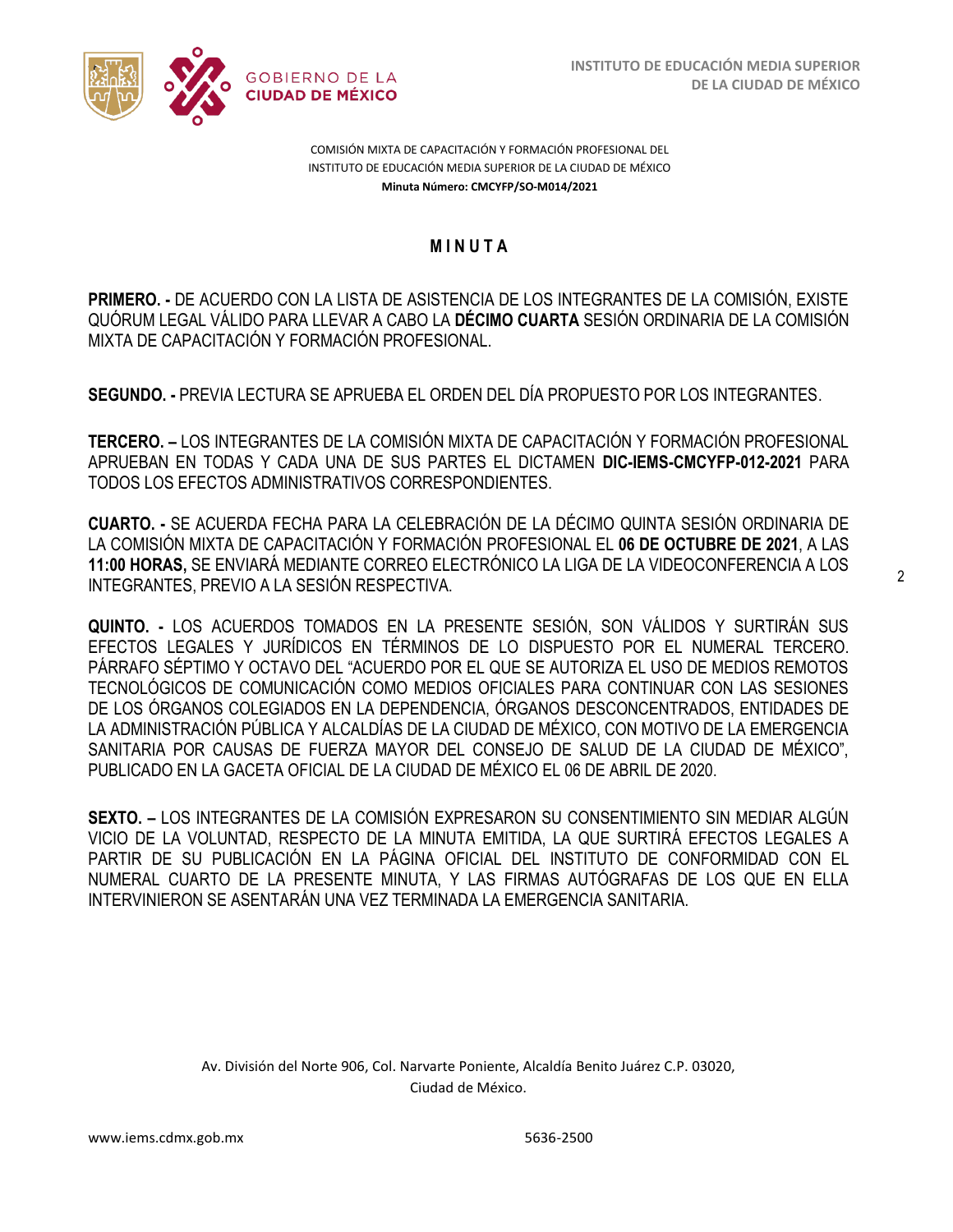

COMISIÓN MIXTA DE CAPACITACIÓN Y FORMACIÓN PROFESIONAL DEL INSTITUTO DE EDUCACIÓN MEDIA SUPERIOR DE LA CIUDAD DE MÉXICO **Minuta Número: CMCYFP/SO-M014/2021**

## /2020 **ESTE DOCUMENTO SE FIRMA SIENDO LAS 13: 45 HORAS DEL 22 DE SEPTIEMBRE DE 2021---------------------- -----------------------------------------------------------------------------------------------------------------------------------------------------------**

**-------------**

## **FIRMAN LAS PARTES**

## **POR PARTE DE LOS TRABAJADORES DEL IEMS**

### **MARÍA GONZÁLEZ MATÍAS**

### **MARY CARMEN PALMA MILLÁN**

INTEGRANTE PROPIETARIA SECRETARIA DE CAPACITACIÓN DEL SINDICATO DE LA UNIÓN DE TRABAJADORES DEL INSTITUTO DE EDUCACIÓN MEDIA SUPERIOR (SUTIEMS)

INTEGRANTE PROPIETARIA SECRETARIA DE CONFLICTOS LABORALES, PROFESIONALIZACIÓN, PROMOCIÓN Y ADMISIÓN DEL SINDICATO INDEPENDIENTE DE TRABAJADORES DEL INSTITUTO DE EDUCACIÓN MEDIA SUPERIOR (SITIEMS)

### **GUILLERMO ALFARO ROJAS HUGO CRUZ VARELA**

INTEGRANTE PROPIETARIO SECRETARIO DE CONFLICTOS LABORALES DEL SINDICATO DE LA UNIÓN DE TRABAJADORES DEL INSTITUTO DE EDUCACIÓN MEDIA SUPERIOR (SUTIEMS)

INTEGRANTE PROPIETARIO SECRETARIO DE ESTUDIOS LABORALES DEL SINDICATO DE LA UNIÓN DE TRABAJADORES DEL INSTITUTO DE EDUCACIÓN MEDIA SUPERIOR (SUTIEMS)

Av. División del Norte 906, Col. Narvarte Poniente, Alcaldía Benito Juárez C.P. 03020, Ciudad de México.